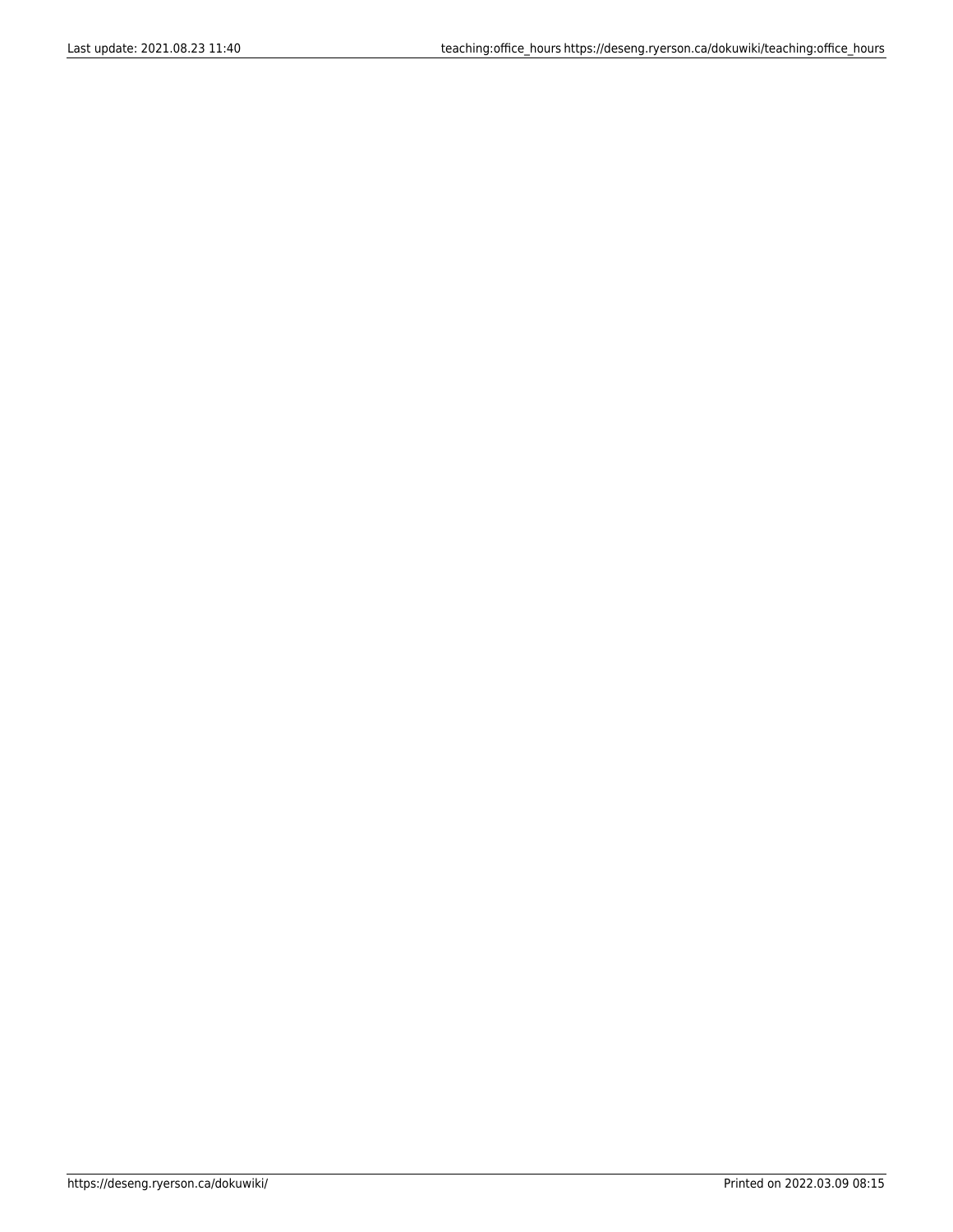# <span id="page-2-0"></span>**Office Hours**

### **SPECIAL OFFICE HOURS FOR FALL 2021**

Due to the COVIDocalypse, I will hold Office Hours through Zoom.

If no one shows up during the first 20 minutes, I will exit the Zoom session. Sorry, but I'm too busy to sit around waiting for people to wander in.

When you enter the Zoom, you will be in a waiting room.

To help ensure confidentiality, I will admit you to see me one at a time, on a first-come firstserved basis.

The Zoom is listed as an event on [my Google Calendar](https://calendar.google.com/calendar/u/1?cid=c2FsdXN0cmlAcnllcnNvbi5jYQ). Read some [Zoom Notes for Students.](https://docs.google.com/document/d/1vVLBYo0Kj3BJxfB8LvnVw9uJh8S0yZKIZoivn9ZWTtc/edit?usp=sharing)

#### **Zoom Information**

| Day & time     | Every Thursday, 14:00-16:00, starting 16 Sep                                                                                                                                                                                                                                                                                                                                                                                                                                                         |
|----------------|------------------------------------------------------------------------------------------------------------------------------------------------------------------------------------------------------------------------------------------------------------------------------------------------------------------------------------------------------------------------------------------------------------------------------------------------------------------------------------------------------|
| Zoom Meeting   | https://ryerson.zoom.us/j/95391997955                                                                                                                                                                                                                                                                                                                                                                                                                                                                |
| Meeting ID     | 953 9199 7955                                                                                                                                                                                                                                                                                                                                                                                                                                                                                        |
| One tap mobile | +14388097799,,95391997955# Canada<br>+15873281099,,95391997955# Canada                                                                                                                                                                                                                                                                                                                                                                                                                               |
|                | Find your local number https://ryerson.zoom.us/u/anSLNru7L                                                                                                                                                                                                                                                                                                                                                                                                                                           |
| Join by SIP    | 95391997955@zoomcrc.com                                                                                                                                                                                                                                                                                                                                                                                                                                                                              |
| Join by H.323  | 162.255.37.11 (US West)<br>162.255.36.11 (US East)<br>115.114.131.7 (India Mumbai)<br>115.114.115.7 (India Hyderabad)<br>213.19.144.110 (Amsterdam Netherlands)<br>213.244.140.110 (Germany)<br>103.122.166.55 (Australia Sydney)<br>103.122.167.55 (Australia Melbourne)<br>149.137.40.110 (Singapore)<br>64.211.144.160 (Brazil)<br>149.137.68.253 (Mexico)<br>69.174.57.160 (Canada Toronto)<br>65.39.152.160 (Canada Vancouver)<br>207.226.132.110 (Japan Tokyo)<br>149.137.24.110 (Japan Osaka) |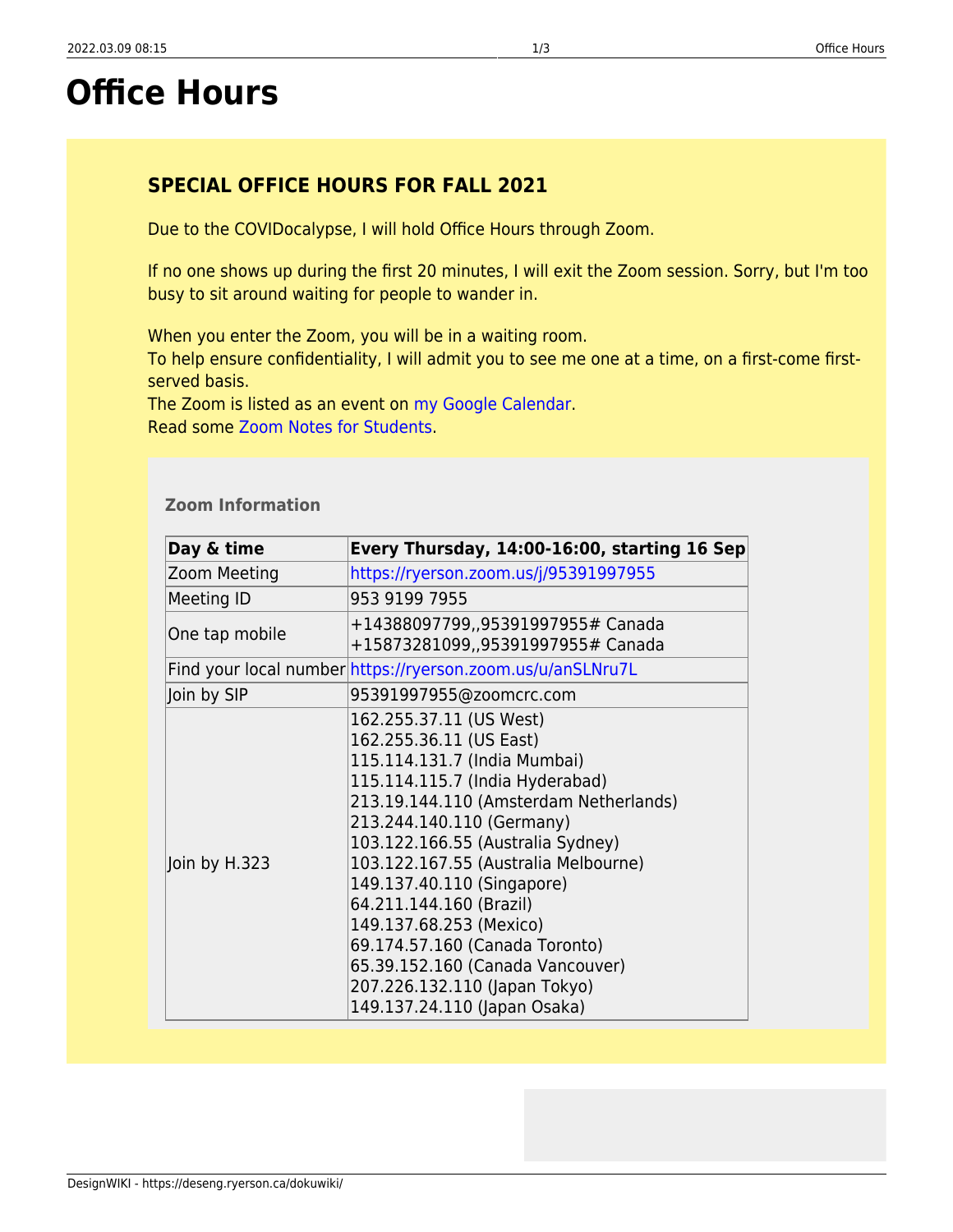# <span id="page-3-0"></span>**For Students**

*"Walk-ins" are welcome* "Walk-ins" are welcome any time my door is open. However, there is no guarantee that I will have time to see you in those cases. If you can, booking an appointment is preferred. Instructions for doing this are given below.

To book an appointment, you will need to:

- use your Google Ryerson account,
- provide your **full name** and **Student ID**,
- if the question regards a specific course, identify the course and your section, and

 $\pmb{\times}$ 

describe **specifically** why you want to see me.

Fig. 1: Appointment Slots in Google Calendar.

#### **I will cancel appointments that don't meet these requirements.**

I now use Appointment Slots in Google Calendar for my Office Hours. Here's how to use them.

- 1. Follow [this link](https://calendar.google.com/calendar/selfsched?sstoken=UU9NLUljaFFpZmxofGRlZmF1bHR8ZWNhMTljNWMxZmQyNDRlNjBkMjM5YjFiODYxNmE1Yjg) to my Appointment Slots calendar. It will look something like Figure 1.
- 2. Use the arrow buttons at the top of the calendar to find the right week.
- 3. Each Office Hour box denotes a 30 minute space you can claim for your appointment.
- 4. Click on the Office Hour box for the time you want for your appointment. You will then see something like [figure 2.](https://deseng.ryerson.ca/dokuwiki/teaching:office_hours#img_f2)
- 5. Fill in the What and Description boxes to explain the reason you want an appointment. **Be specific.** Tell me
	- your name and your student ID,
	- which course and section you are in, and
	- what in particular you want to talk about be *very* specific.
- 6. Click Save.

<span id="page-3-1"></span> $\pmb{\times}$ Fig. 2: Dialog box for setting an appointment.

### **For Everyone else**

Go to my home page: <https://deseng.ryerson.ca/~fil>.

Click on ABOUT at the top of the page.

This will pull up Dr. Salustri's calendar. Email [salustri@ryerson.ca](mailto:salustri@ryerson.ca) and suggest days and times when you are free. Dr. Salustri will respond as soon as possible.